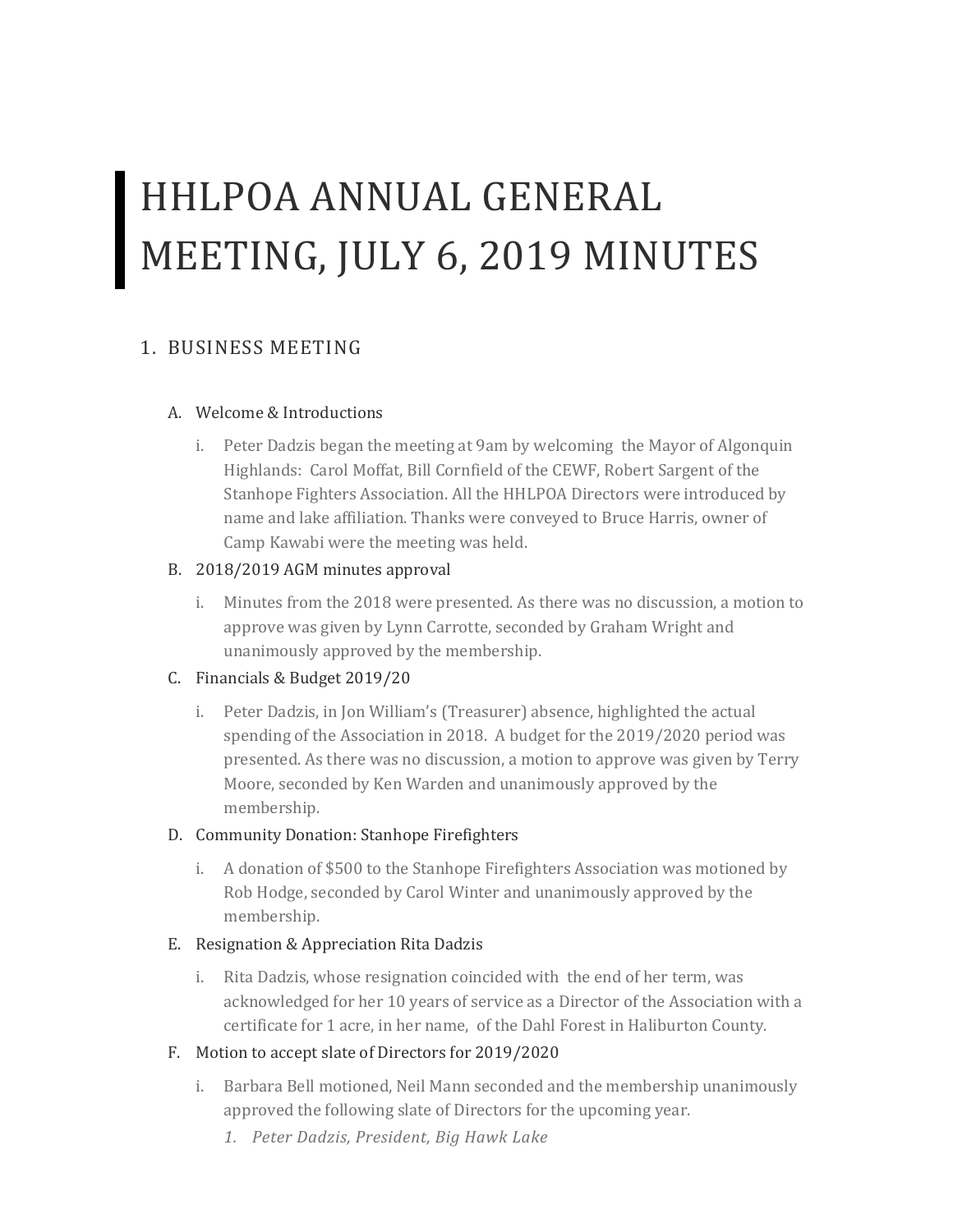- *2. Mo Jansons, Vice President, Little Hawk Lake*
- *3. Jon Williams, Treasurer, Little Hawk Lake*
- *4. Joan Hamilton, Director, Big Hawk Lake*
- *5. Shelley Fellows, Director, Big Hawk Lake*
- *6. Ken Comrie, Director, Little Hawk Lake*
- *7. Curt Alpeter, Director, Little Hawk Lake*
- *8. Will L'Heureux, Director, Halls Lake*
- *9. Sam Perri, Director, Halls Lake*
- ii. The Secretary position is vacant and will be filled when a candidate is identified.

#### 2. MAYOR CAROL MOFFATT

- i. The Mayor had prepared her remarks in response to questions that were solicited from the membership prior to the meeting. She mentioned all the information is available on the Algonquin Highlands Township's (AHT) website, www.algonquinhighlands.ca.<br>ii. Communication between the AHT & HHLPOA to flow through Peter Dadzis and
- Joan Hamilton to the membership via the HallsHawks FaceBook page and the Association website.

# 3. BILL CORNFIELD, DIRECTOR COAL OF EQUITABLE WATER FLOWS (CEWF)

i. Bill presented the history of the CEWF, its role in bringing together 33+ Lake Associations, Parks Canada and the municipal governments of the Upper Trent Water Management System to mitigate against dramatic swings in the water storage and draw down on the reservoir lakes.

### 4. WATER QUALITY METRICS

- i. Peter Dadzis, on behalf of Carmen Pereira, highlighted the Total Phosphorus (TP), clarity and calcium trends for Halls, Big and Little Hawk Lakes. Causes for blue green algae will presented.
- ii. The Membership was alerted to the new Provincial Governments elimination and cutbacks of environmental monitoring programs.

### 5. HHLPOA PROGRAM 2019/20

A. The following programs were presented to the membership.